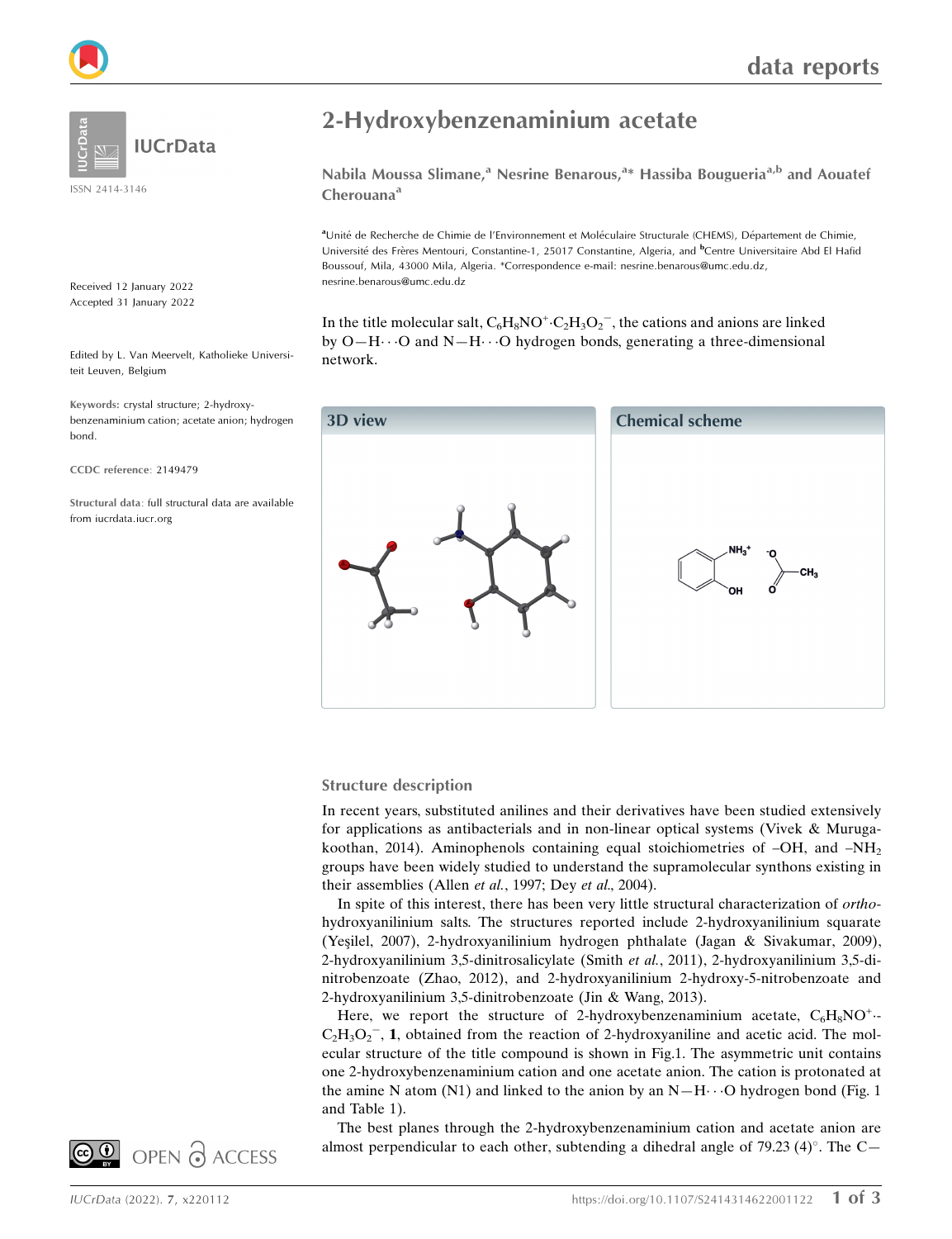

#### Figure 1

Diagram showing the  $C_6H_8NO^+$  cation and  $C_2H_3O_2^-$  anion linked by an N-H··· O interaction (shown as a dashed line). Displacement ellipsoids are drawn at the 50% probability level.



#### Figure 2

A portion of one corrugated layer viewed along the b-axis direction. O—  $H\cdots$ O and  $N-H\cdots$ O hydrogen bonds are shown as dashed lines.



Figure 3 View of two layers viewed along the b- and c-axis directions.

| Table 1                                            |  |
|----------------------------------------------------|--|
| Hydrogen-bond geometry $(\mathring{A}, \degree)$ . |  |

| $D-\mathrm{H}\cdots A$              | $D-H$     | $H \cdot \cdot \cdot A$ | $D\cdots A$ | $D - H \cdots A$ |
|-------------------------------------|-----------|-------------------------|-------------|------------------|
| $O1 - H1 \cdots O3^1$               | 0.894(14) | 1.709(14)               | 2.6025(9)   | 177.8(16)        |
| $N1-H1A\cdots O2$                   | 0.930(13) | 1.807(13)               | 2.7251(9)   | 168.7(12)        |
| $N1 - H1B \cdot \cdot \cdot O2^{n}$ | 0.923(12) | 1.891(12)               | 2.8019(9)   | 168.8(11)        |
| $N1-H1C\cdots O3iii$                | 0.935(12) | 1.834(12)               | 2.7531(8)   | 167.2(12)        |
| $C6 - H6 \cdot \cdot \cdot O3m$     | 0.95      | 2.55                    | 3.2493(11)  | 131              |

Symmetry codes: (i)  $x, y + 1, z$ ; (ii)  $-x, y + \frac{1}{2}, -z + \frac{3}{2}$ ; (iii)  $x, -y + \frac{1}{2}, z + \frac{1}{2}$ .

| Table 2 |                       |
|---------|-----------------------|
|         | Experimental details. |

| Crystal data                                                          |                                        |
|-----------------------------------------------------------------------|----------------------------------------|
| Chemical formula                                                      | $C_6H_8NO^+ \cdot C_2H_3O_2$           |
| $M_{\rm r}$                                                           | 169.18                                 |
| Crystal system, space group                                           | Monoclinic, $P2_1/c$                   |
| Temperature (K)                                                       | 100                                    |
| a, b, c (A)                                                           | 9.9150 (2), 7.2523 (2), 11.9573 (3)    |
| $\beta$ (°)                                                           | 98.558 (2)                             |
| $V(A^3)$                                                              | 850.23 (4)                             |
| Z                                                                     | 4                                      |
| Radiation type                                                        | Mo $K\alpha$                           |
| $\mu$ (mm <sup>-1</sup> )                                             | 0.10                                   |
| Crystal size (mm)                                                     | $0.10 \times 0.10 \times 0.08$         |
|                                                                       |                                        |
| Data collection                                                       |                                        |
| Diffractometer                                                        | Oxford Diffraction Xcalibur            |
|                                                                       | Sapphire2 CCD                          |
| Absorption correction                                                 | Integration (ABSORB; DeTitta,<br>1985) |
| $T_{\rm min}, T_{\rm max}$                                            | 0.966, 0.991                           |
| No. of measured, independent and                                      | 52913, 3105, 2736                      |
| observed $[I > 2\sigma(I)]$ reflections                               |                                        |
| $R_{\rm int}$                                                         | 0.038                                  |
| $(\sin \theta/\lambda)_{\text{max}} (\text{\AA}^{-1})$                | 0.766                                  |
|                                                                       |                                        |
| Refinement                                                            |                                        |
| $R[F^2 > 2\sigma(F^2)], wR(F^2), S$                                   | 0.038, 0.109, 1.05                     |
| No. of reflections                                                    | 3105                                   |
| No. of parameters                                                     | 122                                    |
| H-atom treatment                                                      | H atoms treated by a mixture of        |
|                                                                       | independent and constrained            |
|                                                                       | refinement                             |
| $\Delta \rho_{\rm max}$ , $\Delta \rho_{\rm min}$ (e $\rm \AA^{-3}$ ) | $0.49, -0.27$                          |
|                                                                       |                                        |

Computer programs: CrysAlis PRO (Rigaku OD, 2018), SHELXS (Sheldrick, 2008), SHELXL2018/3 (Sheldrick, 2015) and OLEX2 (Dolomanov et al., 2009).

OH bond length  $(C2-O1)$  of 1.3520 (9) A is similar to that observed for structures containing 2-hydroxybenzenaminium as a cation [1.350 (3) Å; Jin & Wang, 2013]. All bond lengths and angles in the 2-hydroxybenzenaminium cation are within normal ranges (Zhao, 2012).

The presence of hydroxyl groups leads to the formation of intermolecular  $O1 - H1 \cdots O3$  hydrogen bonds. The  $O1 -$ H1…O3 and N1-H1C…O3 cation-anion hydrogen bonds generate a succession of infinite chains [graph set  $C_2^1(7)$ ] that propagate in a zigzag manner along the c-axis direction (Fig. 2 and Table 1). The  $N1 - H1A \cdots O2$  hydrogen bonds (Table 1) link the chains into corrugated layers parallel to the bc plane, which are formed by a succession of  $R_6^5(22)$  rings (Fig. 2). N1- $H1B\cdots$ O2 hydrogen bonds lead to the formation of a threedimensional network (Fig. 3). No significant  $\pi-\pi$  stacking interactions were observed, despite the presence of an aromatic ring in the cation.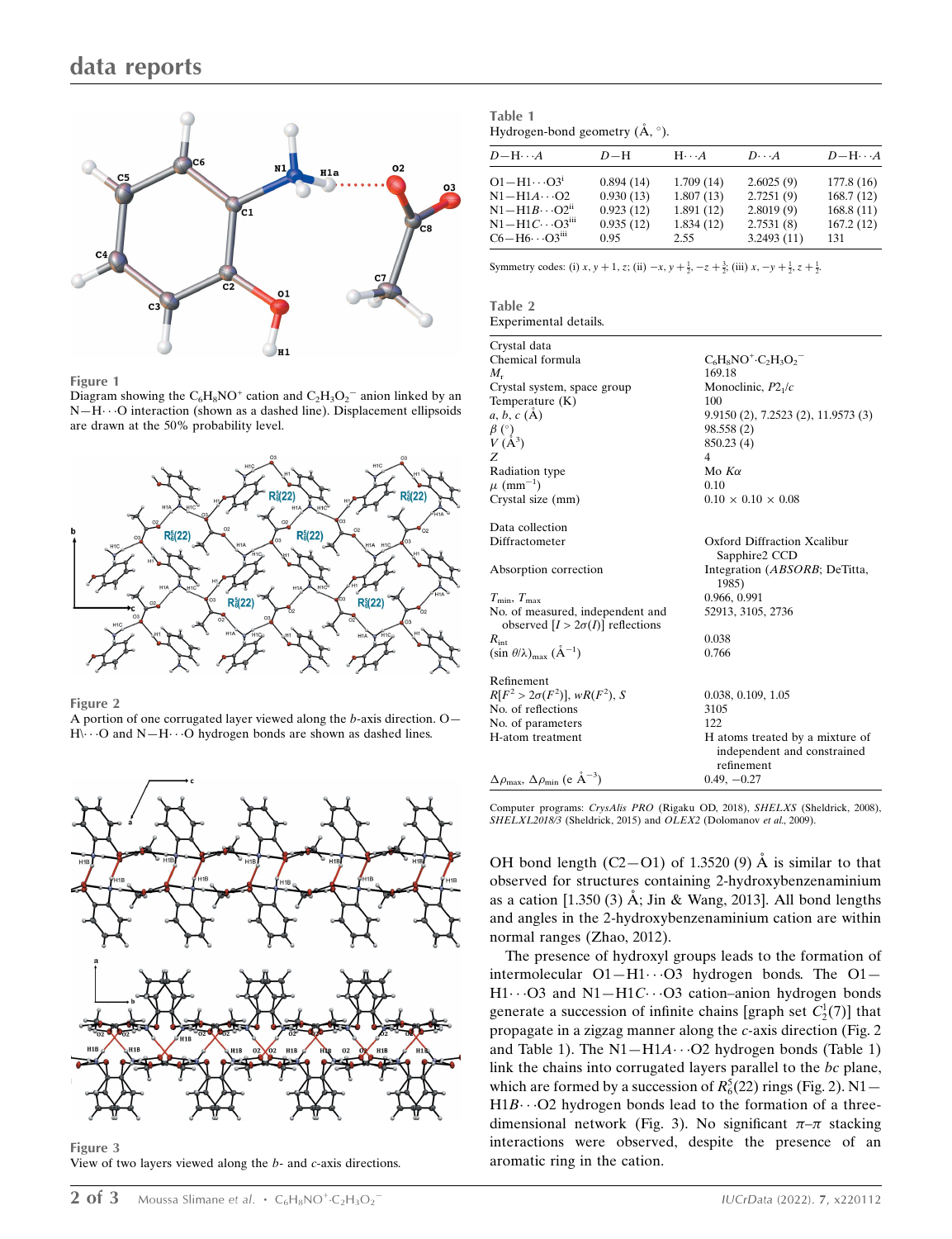#### Synthesis and crystallization

The title compound was prepared by heating of a mixture of 2-aminophenol (Alfa Aesar, purity 98%) and acetic acid. This mixture was obtained by dissolution and agitation under reflux for 3 h of 0.5 g of the 2-aminophenol and 0.27 g of acetic acid in a 1:1 stoichiometric ratio in a hot ethanolic solution (20 ml). After warming for a few minutes using a water bath, the solution was cooled and kept at room temperature. Within a few days, yellow needle-like crystals suitable for the X-ray analysis were obtained (yield 60%) by evaporation of the solution.

#### Refinement

Crystal data, data collection and structure refinement details are summarized in Table 2.

#### Acknowledgements

The authors acknowledge CRM2, Institut Jean Barriol (UMR 7036 CNRS, University de Lorraine, France), for providing access to the experimental crystallographic facilities.

#### References

- [Allen, F. H., Hoy, V. J., Howard, J. A. K., Thalladi, V. R., Desiraju,](http://scripts.iucr.org/cgi-bin/cr.cgi?rm=pdfbb&cnor=vm4050&bbid=BB1) [G. R., Wilson, C. C. & McIntyre, G. J. \(1997\).](http://scripts.iucr.org/cgi-bin/cr.cgi?rm=pdfbb&cnor=vm4050&bbid=BB1) J. Am. Chem. Soc. 119, [3477–3480.](http://scripts.iucr.org/cgi-bin/cr.cgi?rm=pdfbb&cnor=vm4050&bbid=BB1)
- [DeTitta, G. T. \(1985\).](http://scripts.iucr.org/cgi-bin/cr.cgi?rm=pdfbb&cnor=vm4050&bbid=BB2) J. Appl. Cryst. 18, 75–79.
- [Dey, A., Desiraju, G. R., Mondal, R. & Howard, J. A. K. \(2004\).](http://scripts.iucr.org/cgi-bin/cr.cgi?rm=pdfbb&cnor=vm4050&bbid=BB3) [Chem. Commun.](http://scripts.iucr.org/cgi-bin/cr.cgi?rm=pdfbb&cnor=vm4050&bbid=BB3) pp. 2528–2529.
- [Dolomanov, O. V., Bourhis, L. J., Gildea, R. J., Howard, J. A. K. &](http://scripts.iucr.org/cgi-bin/cr.cgi?rm=pdfbb&cnor=vm4050&bbid=BB4) [Puschmann, H. \(2009\).](http://scripts.iucr.org/cgi-bin/cr.cgi?rm=pdfbb&cnor=vm4050&bbid=BB4) J. Appl. Cryst. 42, 339–341.
- [Jagan, R. & Sivakumar, K. \(2009\).](http://scripts.iucr.org/cgi-bin/cr.cgi?rm=pdfbb&cnor=vm4050&bbid=BB5) Acta Cryst. C65, o414–o418.
- [Jin, S. & Wang, D. \(2013\).](http://scripts.iucr.org/cgi-bin/cr.cgi?rm=pdfbb&cnor=vm4050&bbid=BB6) J. Mol. Struct. 1037, 242–255.
- Rigaku OD (2018). CrysAlis PRO[. Rigaku Oxford Diffraction,](http://scripts.iucr.org/cgi-bin/cr.cgi?rm=pdfbb&cnor=vm4050&bbid=BB7) [Yarnton, England.](http://scripts.iucr.org/cgi-bin/cr.cgi?rm=pdfbb&cnor=vm4050&bbid=BB7)
- [Sheldrick, G. M. \(2008\).](http://scripts.iucr.org/cgi-bin/cr.cgi?rm=pdfbb&cnor=vm4050&bbid=BB8) Acta Cryst. A64, 112–122.
- [Sheldrick, G. M. \(2015\).](http://scripts.iucr.org/cgi-bin/cr.cgi?rm=pdfbb&cnor=vm4050&bbid=BB9) Acta Cryst. C71, 3–8.
- [Smith, G., Wermuth, U. D., Healy, P. C. & White, J. M. \(2011\).](http://scripts.iucr.org/cgi-bin/cr.cgi?rm=pdfbb&cnor=vm4050&bbid=BB10) J. Chem. Crystallogr. 41[, 1649–1662.](http://scripts.iucr.org/cgi-bin/cr.cgi?rm=pdfbb&cnor=vm4050&bbid=BB10)
- [Vivek, P. & Murugakoothan, P. \(2014\).](http://scripts.iucr.org/cgi-bin/cr.cgi?rm=pdfbb&cnor=vm4050&bbid=BB11) Appl. Phys. A, 115, 1139– [1146.](http://scripts.iucr.org/cgi-bin/cr.cgi?rm=pdfbb&cnor=vm4050&bbid=BB11)
- Yeşilel, O. Z., Paşaoğlub, H., Yılan, O. O. & Büyükgüngör, O. (2007). [Z. Naturforsch. Teil B](http://scripts.iucr.org/cgi-bin/cr.cgi?rm=pdfbb&cnor=vm4050&bbid=BB12), 62, 823–828.
- [Zhao, Q. \(2012\).](http://scripts.iucr.org/cgi-bin/cr.cgi?rm=pdfbb&cnor=vm4050&bbid=BB13) Acta Cryst. E68, o1535.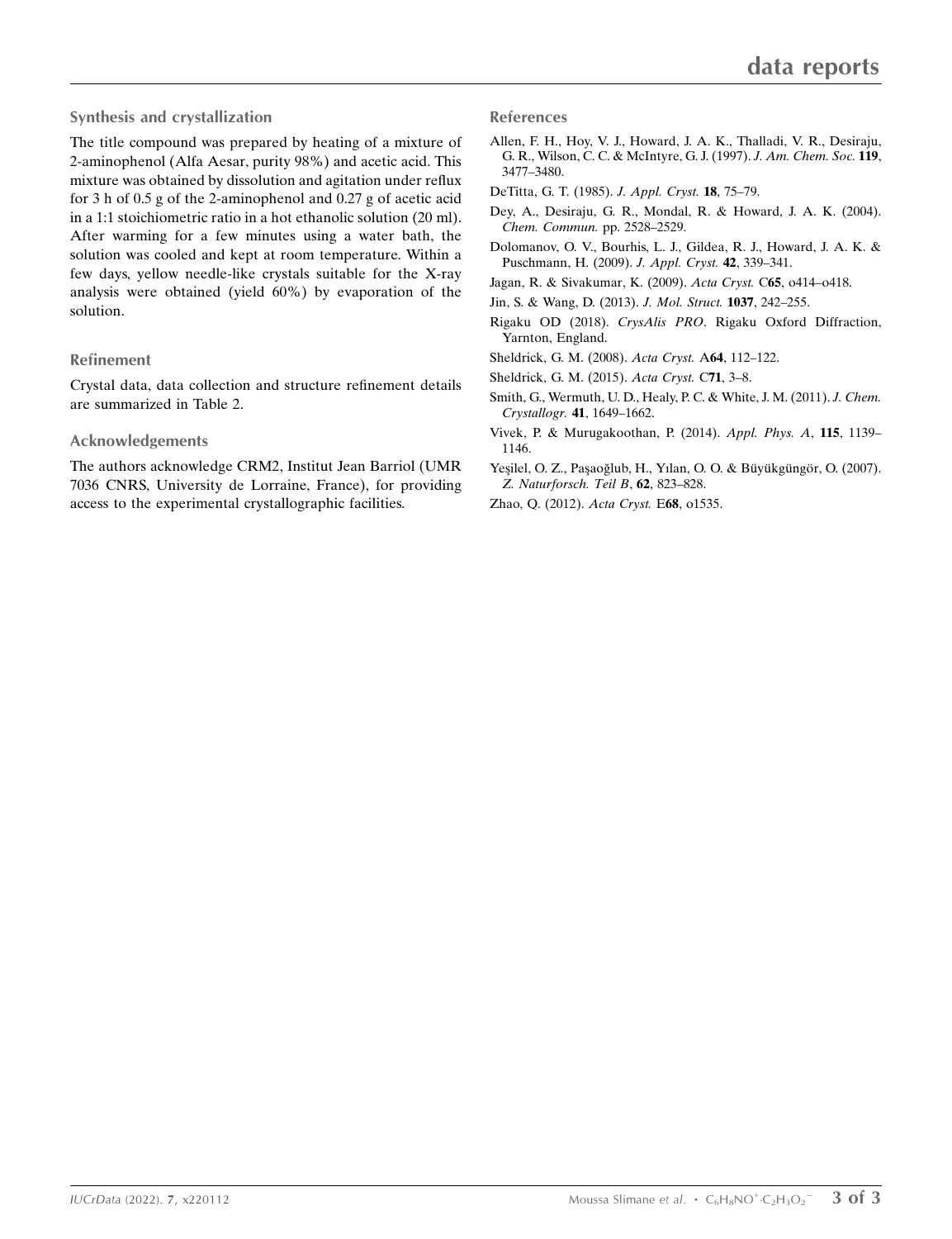# **full crystallographic data**

#### *IUCrData* (2022). **7**, x220112 [https://doi.org/10.1107/S2414314622001122]

### **2-Hydroxybenzenaminium acetate**

**Nabila Moussa Slimane, Nesrine Benarous, Hassiba Bougueria and Aouatef Cherouana**

**2-Hydroxybenzenaminium acetate** 

| Crystal data                              |                                                                         |
|-------------------------------------------|-------------------------------------------------------------------------|
| $C_6H_8NO^+C_2H_3O_2^-$                   | $F(000) = 360$                                                          |
| $M_r = 169.18$                            | $D_x = 1.322$ Mg m <sup>-3</sup>                                        |
| Monoclinic, $P2_1/c$                      | Mo Ka radiation, $\lambda = 0.71073$ Å                                  |
| $a = 9.9150(2)$ Å                         | Cell parameters from 52927 reflections                                  |
| $b = 7.2523$ (2) Å                        | $\theta$ = 3.3–33.0°                                                    |
| $c = 11.9573(3)$ Å                        | $\mu = 0.10$ mm <sup>-1</sup>                                           |
| $\beta$ = 98.558 (2) <sup>o</sup>         | $T = 100 \text{ K}$                                                     |
| $V = 850.23$ (4) Å <sup>3</sup>           | Prism, yellow                                                           |
| $Z = 4$                                   | $0.1 \times 0.1 \times 0.08$ mm                                         |
| Data collection                           |                                                                         |
| Oxford Diffraction Xcalibur Sapphire2 CCD | 3105 independent reflections                                            |
| diffractometer                            | 2736 reflections with $I > 2\sigma(I)$                                  |
| $\varphi$ and $\omega$ scans              | $R_{\rm int} = 0.038$                                                   |
| Absorption correction: integration        | $\theta_{\text{max}} = 33.0^{\circ}, \theta_{\text{min}} = 3.3^{\circ}$ |
| (ABSORB; DeTitta, 1985)                   | $h = -15 \rightarrow 15$                                                |
| $T_{\min}$ = 0.966, $T_{\max}$ = 0.991    | $k = -11 \rightarrow 11$                                                |
| 52913 measured reflections                | $l = -17 \rightarrow 18$                                                |
| Refinement                                |                                                                         |
| Refinement on $F^2$                       | Primary atom site location: structure-invariant                         |
| Least-squares matrix: full                | direct methods                                                          |
| $R[F^2 > 2\sigma(F^2)] = 0.038$           | Hydrogen site location: mixed                                           |
| $wR(F^2) = 0.109$                         | H atoms treated by a mixture of independent                             |
| $S = 1.05$                                | and constrained refinement                                              |
| $2105 - 0.11$                             | $1/F$ $2(F$ $2)$ $(0.0542R)^{2}$ $(0.220R)^{2}$                         |

3105 reflections 122 parameters 0 restraints

 $w = 1/[\sigma^2 (F_o^2) + (0.0542P)^2 + 0.320P]$ where  $P = (F_o^2 + 2F_c^2)/3$  $(\Delta/\sigma)_{\text{max}} = 0.001$  $\Delta\rho_{\text{max}} = 0.49$  e Å<sup>-3</sup>  $\Delta\rho_{\rm min} = -0.27$  e Å<sup>-3</sup>

#### *Special details*

**Geometry**. All esds (except the esd in the dihedral angle between two l.s. planes) are estimated using the full covariance matrix. The cell esds are taken into account individually in the estimation of esds in distances, angles and torsion angles; correlations between esds in cell parameters are only used when they are defined by crystal symmetry. An approximate (isotropic) treatment of cell esds is used for estimating esds involving l.s. planes.

**Refinement**. The hydrogen atoms of the NH3 and hydroxyl groups were localized in the difference-Fourier map and refined with  $U_{iso}(H)$  set to 1.5 $U_{eq}(O)$  or 1.2 $U_{eq}(N)$ . All the other hydrogen atoms were placed in calculated positions with C—H = 0.95 Å for aromatic CH and C—H = 0.96 Å for CH<sub>3</sub> and refined using a riding model with fixed isotropic displacement parameters  $[U_{iso}(H) = 1.2U_{eq}(C\text{-}aromatic)$  and  $U_{iso}(H) = 1.5U_{eq}(C\text{-}methyl)$ .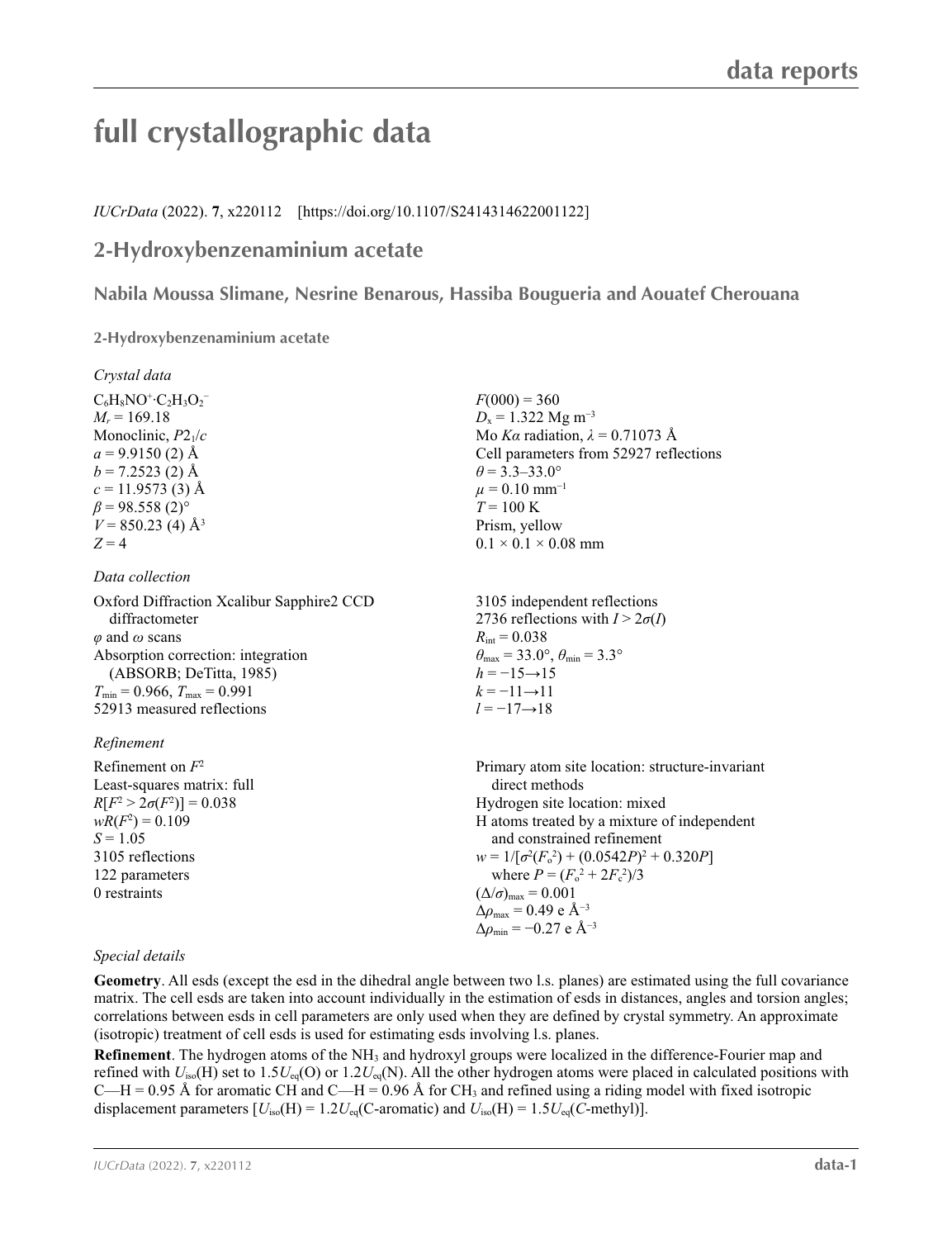|                  | $\mathcal{X}$ | $\mathcal{Y}$ | $\mathcal{Z}$ | $U_{\rm iso}$ */ $U_{\rm eq}$ |  |
|------------------|---------------|---------------|---------------|-------------------------------|--|
| O <sub>1</sub>   | 0.12872(6)    | 0.83288(9)    | 0.65994(5)    | 0.01629(13)                   |  |
| H1               | 0.1381(14)    | 0.928(2)      | 0.6142(12)    | $0.024*$                      |  |
| O <sub>2</sub>   | 0.09592(7)    | 0.29888(8)    | 0.65411(5)    | 0.01686(13)                   |  |
| O <sub>3</sub>   | 0.15033(7)    | 0.10731(8)    | 0.52349(5)    | 0.01664(13)                   |  |
| N1               | 0.12133(7)    | 0.56570(9)    | 0.81635(5)    | 0.01242(13)                   |  |
| H1A              | 0.1133(12)    | 0.4870(19)    | 0.7543(10)    | $0.015*$                      |  |
| H1B              | 0.0461(12)    | 0.6407(18)    | 0.8160(10)    | $0.015*$                      |  |
| H <sub>1</sub> C | 0.1280(12)    | 0.4909(18)    | 0.8806(10)    | $0.015*$                      |  |
| C <sub>3</sub>   | 0.35594(9)    | 0.93249(12)   | 0.74235(7)    | 0.01774(16)                   |  |
| H <sub>3</sub>   | 0.358215      | 1.025256      | 0.686567      | $0.021*$                      |  |
| C <sub>5</sub>   | 0.46510(9)    | 0.77468(13)   | 0.90970(8)    | 0.01994(17)                   |  |
| H <sub>5</sub>   | 0.540747      | 0.760726      | 0.967953      | $0.024*$                      |  |
| C4               | 0.46648(9)    | 0.91021(13)   | 0.82754(8)    | 0.02042(17)                   |  |
| H4               | 0.543738      | 0.988327      | 0.829677      | $0.025*$                      |  |
| C2               | 0.24139(8)    | 0.81883(11)   | 0.73847(6)    | 0.01328(14)                   |  |
| C <sub>6</sub>   | 0.35205(8)    | 0.65957(12)   | 0.90596(7)    | 0.01606(15)                   |  |
| H <sub>6</sub>   | 0.350402      | 0.566114      | 0.961414      | $0.019*$                      |  |
| C <sub>1</sub>   | 0.24197(8)    | 0.68208(10)   | 0.82091(6)    | 0.01217(14)                   |  |
| C8               | 0.13683(8)    | 0.26870(11)   | 0.56096(6)    | 0.01288(14)                   |  |
| C7               | 0.16938(9)    | 0.42886(12)   | 0.48900(8)    | 0.01940(16)                   |  |
| H7A              | 0.096016      | 0.443787      | 0.425025      | $0.029*$                      |  |
| H7B              | 0.255531      | 0.405118      | 0.460661      | $0.029*$                      |  |
| H7C              | 0.177717      | 0.541719      | 0.534587      | $0.029*$                      |  |

*Fractional atomic coordinates and isotropic or equivalent isotropic displacement parameters (Å<sup>2</sup>)* 

*Atomic displacement parameters (Å2 )*

|                | $U^{11}$  | $L^{22}$  | $U^{33}$  | $U^{12}$     | $U^{13}$     | $U^{23}$       |
|----------------|-----------|-----------|-----------|--------------|--------------|----------------|
| O <sub>1</sub> | 0.0172(3) | 0.0157(3) | 0.0153(3) | $-0.0014(2)$ | 0.0001(2)    | 0.0046(2)      |
| O <sub>2</sub> | 0.0220(3) | 0.0142(3) | 0.0157(3) | $-0.0024(2)$ | 0.0073(2)    | $-0.0030(2)$   |
| O <sub>3</sub> | 0.0255(3) | 0.0124(3) | 0.0124(2) | 0.0019(2)    | 0.0041(2)    | $-0.00051(19)$ |
| N <sub>1</sub> | 0.0147(3) | 0.0109(3) | 0.0120(3) | $-0.0006(2)$ | 0.0030(2)    | 0.0005(2)      |
| C <sub>3</sub> | 0.0180(3) | 0.0161(3) | 0.0198(4) | $-0.0030(3)$ | 0.0053(3)    | 0.0024(3)      |
| C <sub>5</sub> | 0.0150(3) | 0.0222(4) | 0.0217(4) | $-0.0007(3)$ | $-0.0003(3)$ | 0.0001(3)      |
| C <sub>4</sub> | 0.0154(3) | 0.0212(4) | 0.0248(4) | $-0.0040(3)$ | 0.0036(3)    | 0.0000(3)      |
| C2             | 0.0149(3) | 0.0121(3) | 0.0131(3) | 0.0002(2)    | 0.0032(2)    | 0.0005(2)      |
| C <sub>6</sub> | 0.0162(3) | 0.0160(3) | 0.0157(3) | 0.0013(3)    | 0.0015(3)    | 0.0011(3)      |
| C <sub>1</sub> | 0.0133(3) | 0.0110(3) | 0.0126(3) | $-0.0001(2)$ | 0.0033(2)    | 0.0000(2)      |
| C8             | 0.0128(3) | 0.0123(3) | 0.0135(3) | 0.0001(2)    | 0.0019(2)    | 0.0007(2)      |
| C7             | 0.0213(4) | 0.0154(3) | 0.0229(4) | 0.0008(3)    | 0.0078(3)    | 0.0063(3)      |
|                |           |           |           |              |              |                |

*Geometric parameters (Å, º)*

| 0.892(14) | $C5 - H5$ | 0.9500     |  |
|-----------|-----------|------------|--|
| 1.3520(9) | $C5-C4$   | 1.3912(13) |  |
| 1.2600(9) | $C5-C6$   | 1.3930(12) |  |
|           |           |            |  |